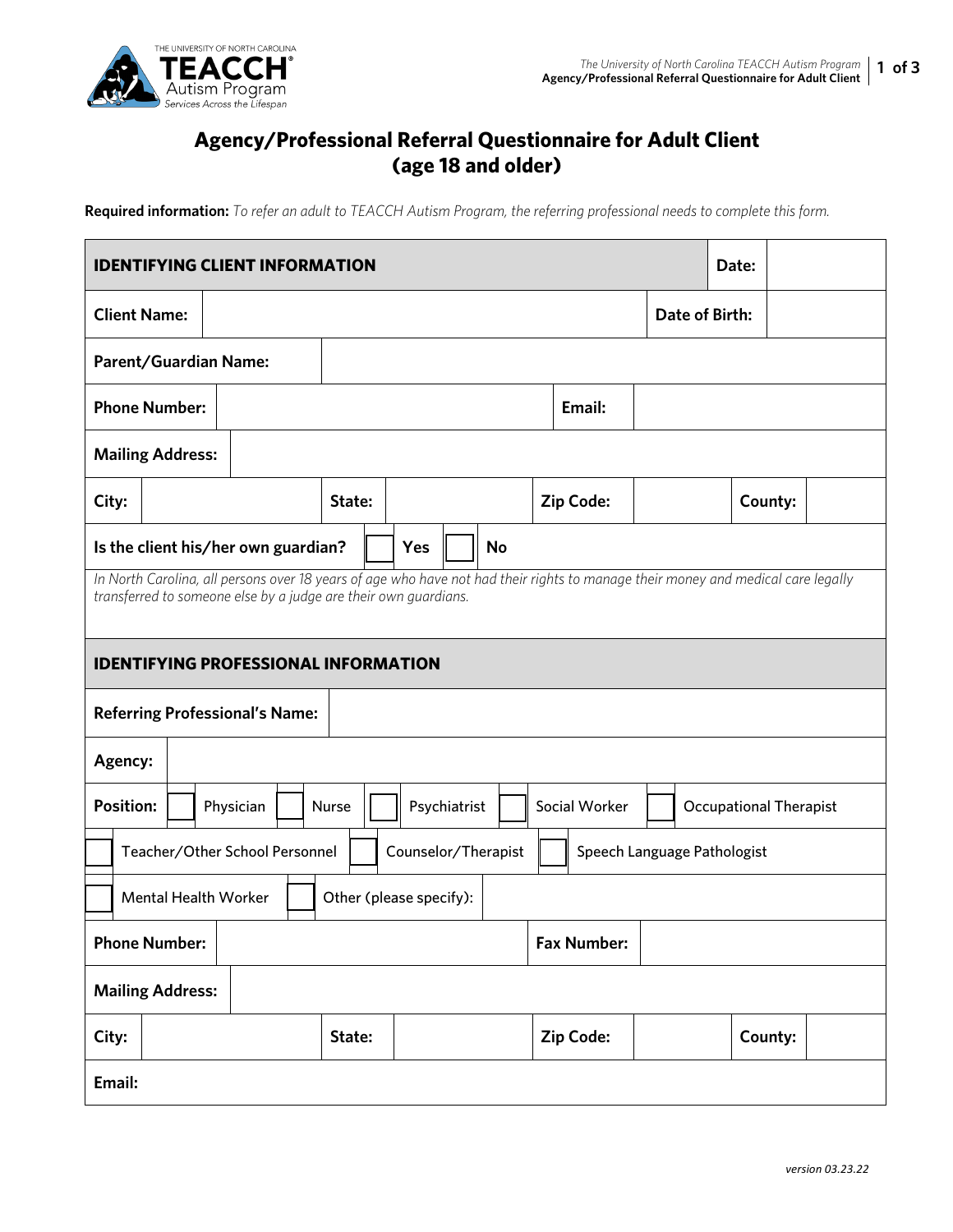| <b>ADULT REFERRAL INFORMATION</b>                                                                                        |                                                                                        |  |                                                                                                                                                                                                                                                                      |  |  |  |  |  |  |  |
|--------------------------------------------------------------------------------------------------------------------------|----------------------------------------------------------------------------------------|--|----------------------------------------------------------------------------------------------------------------------------------------------------------------------------------------------------------------------------------------------------------------------|--|--|--|--|--|--|--|
| How long have you known this client?                                                                                     |                                                                                        |  |                                                                                                                                                                                                                                                                      |  |  |  |  |  |  |  |
|                                                                                                                          | In what capacity?                                                                      |  |                                                                                                                                                                                                                                                                      |  |  |  |  |  |  |  |
|                                                                                                                          |                                                                                        |  | Services Requested/Recommended - please select one:                                                                                                                                                                                                                  |  |  |  |  |  |  |  |
| Client needs a Diagnostic Evaluation for Autism Spectrum Disorder                                                        |                                                                                        |  |                                                                                                                                                                                                                                                                      |  |  |  |  |  |  |  |
|                                                                                                                          | Client has a confirmed ASD diagnosis and needs Treatment Services and Family Education |  |                                                                                                                                                                                                                                                                      |  |  |  |  |  |  |  |
| <b>EXISTING DIAGNOSES</b>                                                                                                |                                                                                        |  | Please list all existing diagnoses and provide any documentation and diagnostic reports<br>that you have.                                                                                                                                                            |  |  |  |  |  |  |  |
|                                                                                                                          |                                                                                        |  |                                                                                                                                                                                                                                                                      |  |  |  |  |  |  |  |
|                                                                                                                          |                                                                                        |  |                                                                                                                                                                                                                                                                      |  |  |  |  |  |  |  |
| <b>REASON FOR REFERRAL</b>                                                                                               |                                                                                        |  | Please describe behaviors in the sections below that are areas of concern that you feel<br>warrant TEACCH Services. If referring for a diagnostic evaluation, list symptoms and<br>concerns not accounted for by the client's current diagnoses. Please be specific. |  |  |  |  |  |  |  |
|                                                                                                                          | <b>Social and Emotional Relatedness:</b>                                               |  |                                                                                                                                                                                                                                                                      |  |  |  |  |  |  |  |
|                                                                                                                          |                                                                                        |  |                                                                                                                                                                                                                                                                      |  |  |  |  |  |  |  |
|                                                                                                                          |                                                                                        |  |                                                                                                                                                                                                                                                                      |  |  |  |  |  |  |  |
|                                                                                                                          |                                                                                        |  |                                                                                                                                                                                                                                                                      |  |  |  |  |  |  |  |
|                                                                                                                          |                                                                                        |  | Communication / Receptive Language / Expressive Language:                                                                                                                                                                                                            |  |  |  |  |  |  |  |
|                                                                                                                          |                                                                                        |  |                                                                                                                                                                                                                                                                      |  |  |  |  |  |  |  |
|                                                                                                                          |                                                                                        |  |                                                                                                                                                                                                                                                                      |  |  |  |  |  |  |  |
|                                                                                                                          |                                                                                        |  |                                                                                                                                                                                                                                                                      |  |  |  |  |  |  |  |
|                                                                                                                          |                                                                                        |  |                                                                                                                                                                                                                                                                      |  |  |  |  |  |  |  |
| Restricted Interests and Repetitive Behaviors (include unusual preoccupations, rituals, routines, or sensory interests). |                                                                                        |  |                                                                                                                                                                                                                                                                      |  |  |  |  |  |  |  |
|                                                                                                                          |                                                                                        |  |                                                                                                                                                                                                                                                                      |  |  |  |  |  |  |  |
|                                                                                                                          |                                                                                        |  |                                                                                                                                                                                                                                                                      |  |  |  |  |  |  |  |
|                                                                                                                          |                                                                                        |  |                                                                                                                                                                                                                                                                      |  |  |  |  |  |  |  |
|                                                                                                                          |                                                                                        |  |                                                                                                                                                                                                                                                                      |  |  |  |  |  |  |  |